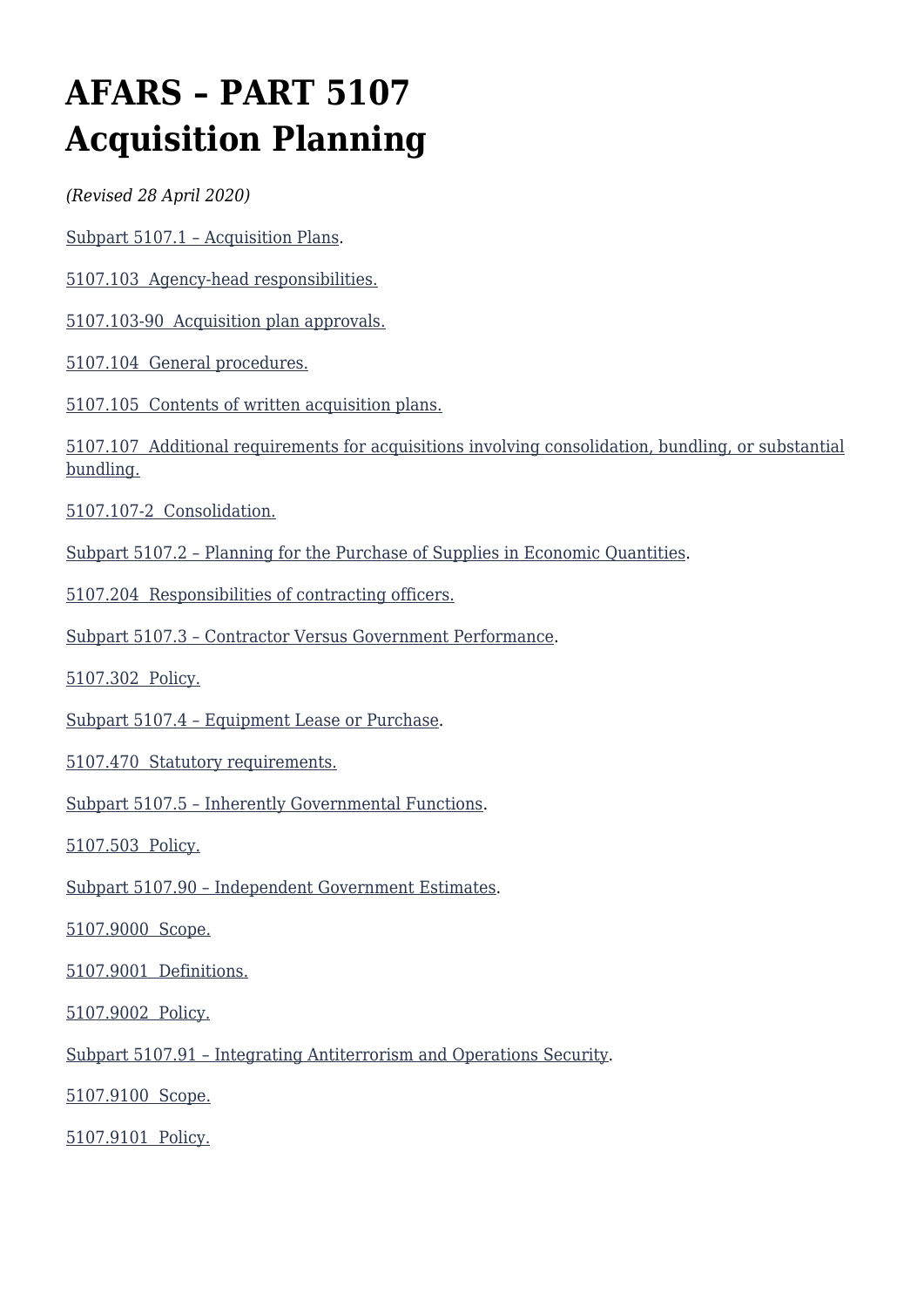# **Subpart 5107.1 – Acquisition Plans**

### **5107.103 Agency-head responsibilities.**

(d)(i) Except as provided in (d)(i)(B), prepare written acquisition plans, for up to a five-year period, in accordance with dollar thresholds identified at the DFARS 207.103(d)(i).

(B) Procurements for foreign military sales (see DFARS 225.73), other than procurements funded with U.S. appropriated funds, are exempt from the requirements at DFARS 207.103(d)(i) to prepare a written acquisition plan, when—

(1) An International Agreement Competitive Restrictions (ICAR) has been approved IAW 5106.302-4(c); or

(2) The procurement is for an item of standard Army material (i.e., supplies that, as confirmed by the requiring activity, have been type classified "standard" under Army Regulation 700-142, Type Classification, Material Release, Fielding, and Transfer) for which other acquisition planning documentation exists and can be documented in the contract file.

(ii) When there is not a requirement for a written acquisition plan, or the approval authority has waived the requirements of formality and detail in exceptional cases, use an alternate format or contract documentation such as memoranda for record, price negotiation memoranda, simplified acquisition management plan, and acquisition strategies (for service requirements) to record acquisition pre-award decisions and risk assessment information. Contracting officers shall maintain such decision support information in the contract file and to the extent practicable avoid duplication of information between the services acquisition strategy (see 5137.590-6) and the acquisition plan (e.g., by referencing content).

(m) Only the acquisition plan approval authority may waive requirements of detail and formality.

### **5107.103-90 Acquisition plan approvals.**

(a) For acquisition plan approval, the dollar thresholds identified at DFARS 207.103(d)(i) apply to the following:

(1) For programs assigned to program executive officers (PEOs) or program managers reporting directly to the Army Acquisition Executive (DRPM), the designated milestone decision authority (MDA), on a nondelegable basis, is the acquisition plan approval authority. In the case of PEO-DRPM-managed efforts for which no MDA has been designated, the PEO/DRPM, on a nondelegable basis, is the acquisition plan approval authority.

(2) For all non-PEO/direct-reporting program manager acquisitions, the Assistant Secretary of the Army (Acquisition, Logistics and Technology) is the acquisition plan approval authority. See Appendix GG for further delegation.

(b) Approval of acquisition plans for procurements below the thresholds identified at DFARS 207.103(d)(i) shall be in accordance with contracting activity procedures.

(c) For Army Acquisition Executive-designated special interest acquisitions, the Assistant Secretary of the Army (Acquisition, Logistics and Technology) or the Deputy Assistant Secretary of the Army (Procurement) must approve the acquisition plans. Process acquisition plans for special interest acquisitions in the same manner as other acquisition plans and include all the concurrences listed in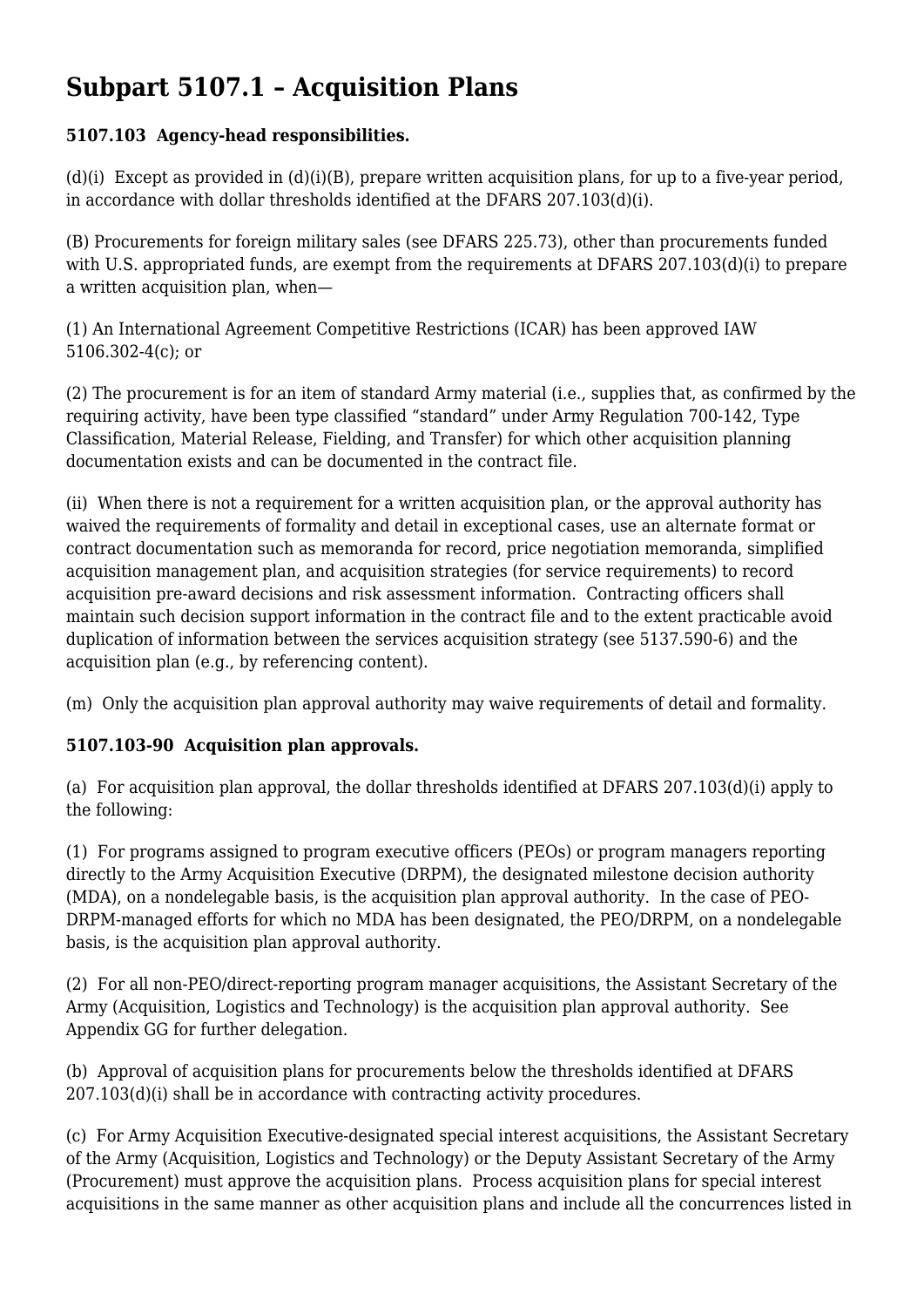paragraph (c).

(d) The requests for approval of acquisition plans in accordance with the thresholds identified at DFARS 207.103(d)(i) must include the concurrence of the –

- (1) Contracting officer;
- (2) Local advocate for competition;
- (3) Local office of small business programs or small business specialist;
- (4) Legal office; and
- (5) Appropriate elements from the supporting contracting activity chain of command.

#### **5107.104 General procedures.**

(a)(i) Each head of the contracting activity (HCA) must establish procedures for forecasting all significant, as defined by a specified monetary threshold, or sensitive contracting requirements anticipated for the upcoming fiscal year.

(ii) These procedures will include procurement milestones and other management parameters for all proposed contract actions that the acquisition planning system will cover, including those proposed requirements for which DFARS 207.103(d)(ii) does not require written acquisition plans.

(iii) These procedures should allow sufficient time for development of an acquisition plan; preparation of solicitations, including any necessary coordination with requiring and technical elements; receipt and evaluation of bids or proposals; audits; negotiation; boards or business clearance reviews; source selection and preparation of contractual documents in an orderly and timely manner.

(iv) HCAs should establish due dates for submission of procurement requests requiring action by the end of the fiscal year to the contracting office. Exceptions to established due dates must be minimized and require authorization at a level not lower than the chief of the contracting office.

(v) In acquisitions where sole source approvals are necessary, acquisition planning must provide appropriate opportunities for the following:

(A) Involving Defense Contract Management Agency and Defense Contract Audit Agency early in the acquisition process.

(B) Obtaining appropriate contractor input for use in the development of the acquisition strategy.

(C) Establishing a Government and contractor team, including individuals with execution responsibility as well as reviewers, committed on a real-time basis to streamline the acquisition process and maintain open communications.

(D) Teaming of Government and contractor personnel in development of the proposal and model contract, leading to agreement on contractor effort and costs associated with the task(s).

(E) Teaming of the Government and contractor personnel during post-award contract performance to improve communications and develop efficient contract administration.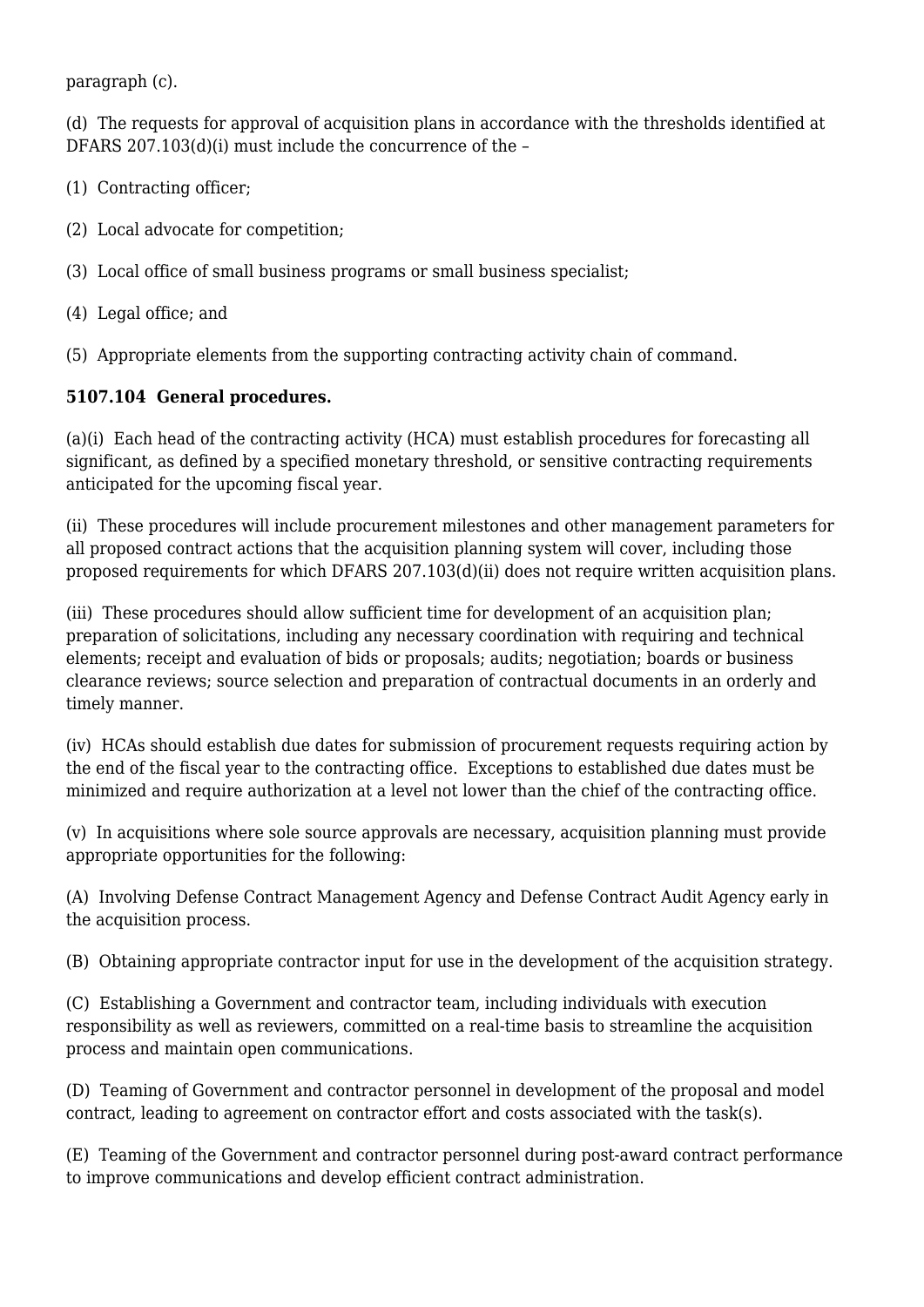#### **5107.105 Contents of written acquisition plans.**

(b)(20)(C)(8)(iv) The head of contracting activity is responsible to perform the duties at DFARS 207.105. See Appendix GG for further delegation.

#### **5107.107 Additional requirements for acquisitions involving consolidation, bundling, or substantial bundling.**

### **5107.107-2 Consolidation.**

(b) The Senior Procurement Executive has delegated authority to make the consolidation determination prescribed at FAR 7.107-2 as follows:

(i) Where the total value of the consolidated requirements is \$500 million or more, the Deputy Assistant Secretary of the Army (Procurement) will make the determination.

(ii) Where the total value of the consolidated requirements is above \$2 million but less than \$500 million, the HCA will make the determination. See Appendix GG for further delegation.

# **Subpart 5107.2 – Planning for the Purchase of Supplies in Economic Quantities**

### **5107.204 Responsibilities of contracting officers.**

(a) Send offerors' responses to the solicitation provision in FAR 52.207-4 to the requiring activity.

# **Subpart 5107.3 – Contractor Versus Government Performance**

### **5107.302 Policy.**

To achieve fair and even-handed competition between in-house entities and industry, the senior contracting official will ensure that contracting officers provide industry with pertinent, accurate, and available data necessary to engender as full and complete an understanding as possible of the operation(s) covered by the A-76 competition. Historical data provided must be relevant and well organized (see Department of Army Pamphlet 5-20). To maximize use of Army resources, contracting officers must make every effort to utilize A-76 contracting best practices and good ideas that have worked for others and avoid repetition of unsuccessful strategies and procedures.

# **Subpart 5107.4 – Equipment Lease or Purchase**

### **5107.470 Statutory requirements.**

(b) The head of the contracting activity shall make the determination as described in DFARS 207.470(b). See Appendix GG for further delegation.

# **Subpart 5107.5 – Inherently Governmental Functions**

### **5107.503 Policy.**

(e)(i) Contracting officers must ensure that requiring officials provide a written determination as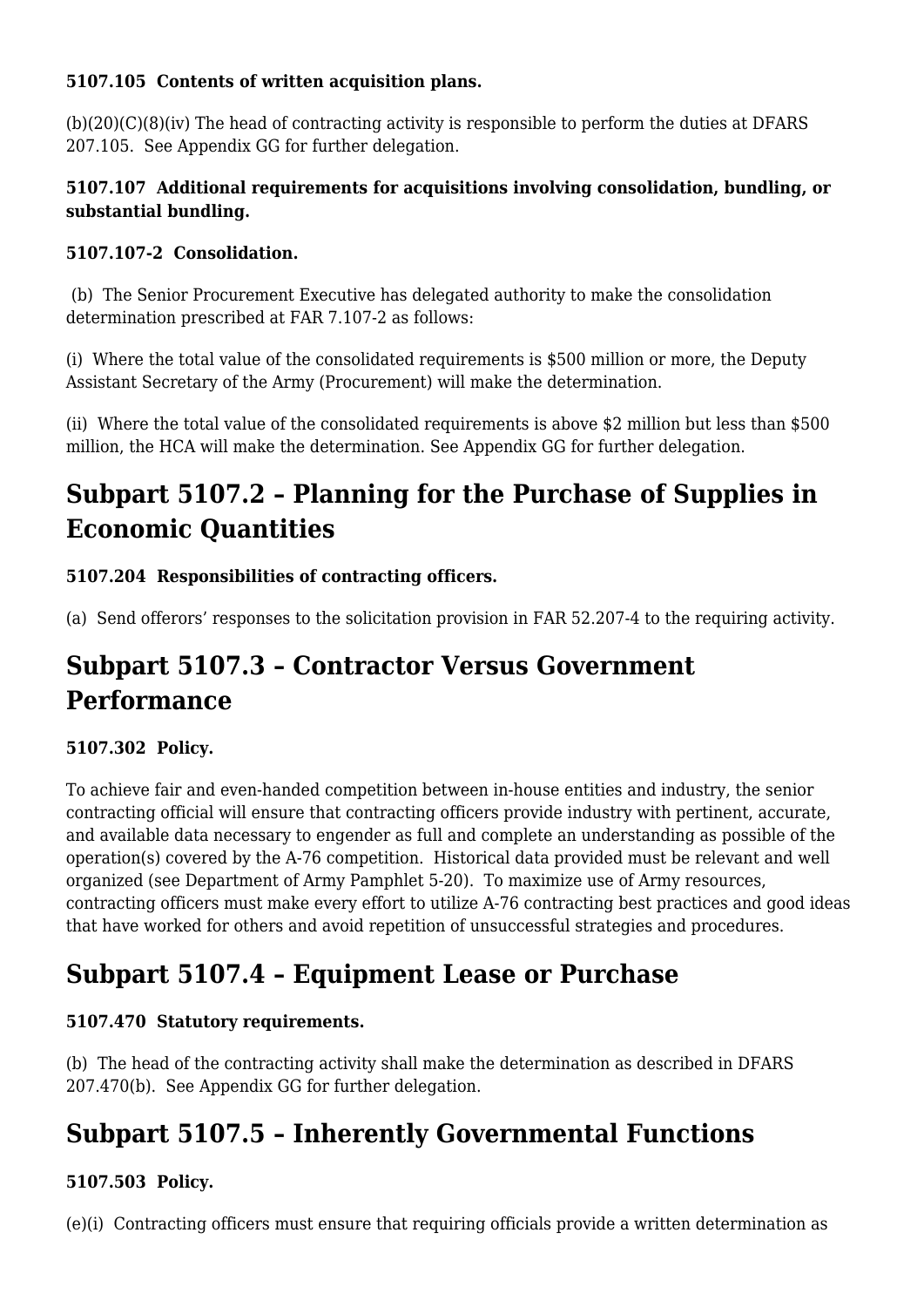required by FAR 7.503(e) and DFARS 207.503(e) prior to issuance of a solicitation for award of a service contract, including those contract types described in FAR 16.5, a services task order awarded under FAR 16.5, or modification of an awarded service contract's or task order's statement of work. Contracting officers shall document the official contract file with the determination.

(ii) The Request for Services Contract Approval (RSCA) form (see Army Regulation (AR) 70-13), or the acquisition plan, acquisition strategy, or memorandum for file satisfies the requirement in 5107.503(e)(i).

 (iii) RSCA policy for requiring activities is available at AR 70-13, sections 2-2 and 2-9, and at the Office of the Assistant Secretary of the Army (Manpower and Reserve Affairs) website: [http://www.asamra.army.mil/scra/](http://www.asamra.army.mil/insourcing).

# **Subpart 5107.90 – Independent Government Estimates**

#### **5107.9000 Scope.**

This subpart prescribes policy for the preparation of independent government estimates.

#### **5107.9001 Definitions.**

"Independent government estimate (IGE)," as used in this subpart, means the Government's estimate of the projected price or cost that a contractor would incur in the successful performance of a contract.

#### **5107.9002 Policy.**

(a) Contracting officers shall require the preparation of an IGE in every procurement action in excess of the simplified acquisition threshold (SAT). The contracting officer, at his or her discretion, may require an IGE for actions less than the SAT.

(b) The contracting officer shall ensure, prior to accepting an IGE, that—

(1) The IGE contains enough detail to verify the validity of the offerors' proposals;

(2) The IGE provides sufficient narrative and analytical detail, to include reference material, to support its preparation;

(3) The IGE contains a certification that the Government independently developed the IGE prior to seeking formal proposals from contractors, or for construction, within a timeframe consistent with FAR 36.203; and:

(i) Be signed and dated, by hand or by Common-Access-Card (CAC), by the preparer, and includes the preparer's organization, position, title, and telephone number;

 (ii) Be signed and dated, by hand or by CAC, by the preparer's immediate supervisor, and includes the reviewer's organization, position, title, rank or grade, and telephone number.

# **Subpart 5107.91 – Integrating Antiterrorism and Operations Security**